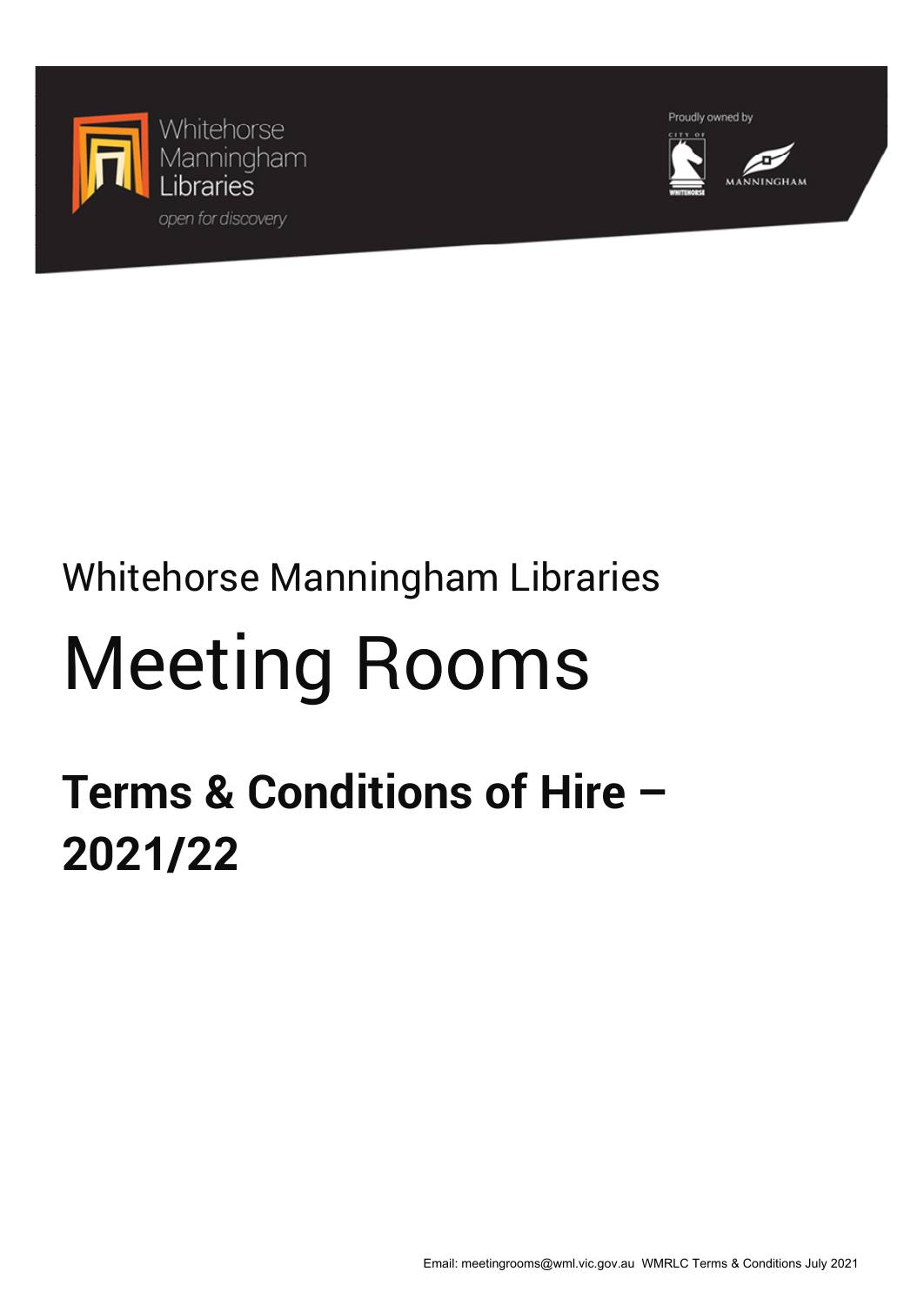# **INTRODUCTION**

Whitehorse Manningham Regional Library Corporation (WMRLC) has meeting rooms available for hire for community and commercial use. Meeting rooms are available at Box Hill and Vermont South Libraries.

Box Hill library meeting rooms are located at Level 1, 1040 Whitehorse Road, Box Hill, 3128. The rooms available for hire are:

#### **Bert Lewis Room:**

- Seats up to 60 people. 90 sq.m (approx.)
- 60 individual chairs and 6 large tables
- Wheelchair accessible
- Data projector, laptop and speakers
- Automated drop down screen
- Whiteboard
- Access to kitchen complete with fridge, microwave, crockery and cutlery
- After-hours access

#### **Meeting Room 2:**

- Seats up to 20 people. 32 sq.m (approx.)
- 20 individual chairs and 4 large tables
- Wheelchair accessible
- Data projector and speakers
- Whiteboard
- Access to kitchen complete with fridge, microwave, crockery and cutlery
- After-hours access

#### **Meeting Room 3:**

- Seats up to 24 people.
- 24 individual chairs and 8 tables
- Pull down screen
- Wheelchair accessible
- Whiteboard
- Situated on the library ground floor
- Access to kitchen complete with fridge, microwave, crockery and cutlery
- After-hours access

#### **Training Room:**

- 12 23inch touch screen personal computers
- 1 presenter/trainer computer
- Office 2019 with Windows 10, Anti-Virus and Internet Access
- Printer
- Data projector and speakers
- Whiteboard
- Access to kitchen complete with fridge, microwave, crockery and cutlery

Vermont library meeting room is located at Pavey Place, Vermont South, 3133. The room available for hire is:

#### **Vermont Meeting Room:**

- Seats up to 20 people. 27.5 sq.m (approx.)
- 20 individual chairs and 2 large tables
- Wheelchair accessible
- Whiteboard
- Wheelchair accessible
- Access to toilet facilities
- Access to kitchen complete with fridge, urn, crockery and cutlery
- After-hours access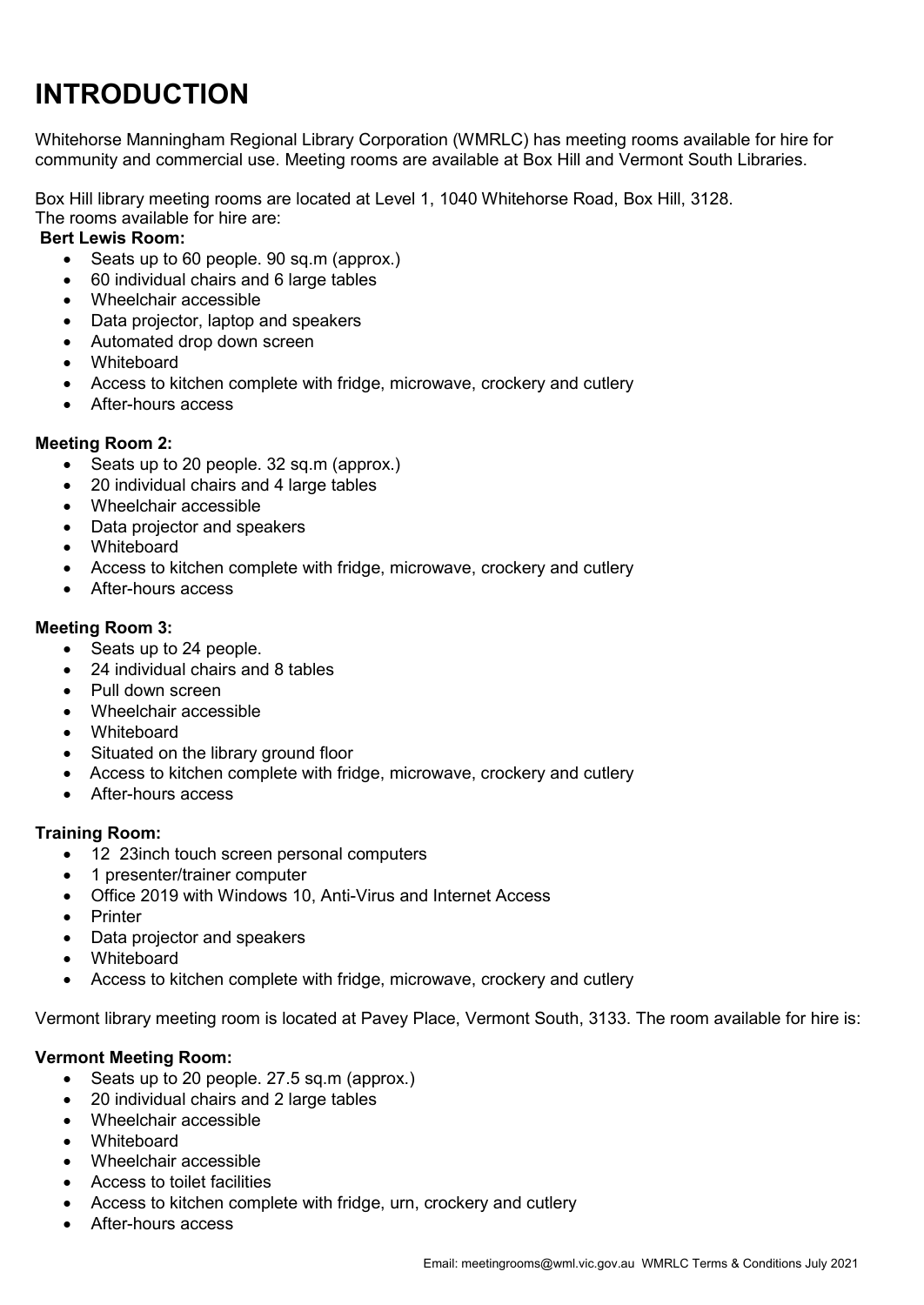## **SCHEDULE OF FEES (effective 1 July 2021)**

Fees are based on a standard session of **2 hours**, or part thereof.

The minimum booking that can be made is 1 session. Following the first two hours, an hourly rate is available.

| <b>CATEGORY OF</b><br><b>USER</b>                                               | <b>Box Hill</b>                            |                                     |                                    |                                | <b>Vermont South</b>    |
|---------------------------------------------------------------------------------|--------------------------------------------|-------------------------------------|------------------------------------|--------------------------------|-------------------------|
|                                                                                 | <b>Bert</b><br><b>Lewis</b><br><b>Room</b> | <b>Meeting</b><br>Room <sub>2</sub> | <b>Meeting</b><br><b>Room</b><br>3 | <b>Training</b><br><b>Room</b> | <b>Meeting Room</b>     |
| <b>Commercial</b><br><b>Organisation</b>                                        | \$106<br>(\$53 per<br>hour)                | \$66<br>(\$33 per<br>hour)          | \$66<br>(\$33 per hour)            | \$118<br>(\$59 per hour)       | \$66<br>(\$33 per hour) |
| <b>Non-Profit</b><br><b>Organisation /</b><br><b>Community</b><br><b>Groups</b> | \$52<br>(\$26 per<br>hour)                 | \$38<br>(\$19 per<br>hour)          | \$38<br>(\$19 per hour)            | \$118<br>(\$59 per hour)       | \$38<br>(\$19 per hour) |

The above prices are inclusive of GST.

Meeting room users will be required to hold current Public Liability Insurance and are to supply the library with a copy of the Certificate of Currency on application.

#### **NON PROFIT ORGANISATIONS / COMMUNITY GROUPS**

**Note**: An organisation is a not-for-profit organisation if it is not operating for the profit or gain of its individual members. All other organisations are considered commercial organisations. You may be required to complete a non-profit statement.

#### **COMMERCIAL ORGANISATIONS**

Regular bookings of 6 or more sessions within a 6 month period will be eligible for a 20% discount (if booked in one application).

The Whitehorse Manningham Regional Library Corporation reviews the fees and charges in relation to Meeting Rooms on 1 July each year and reserves the right to change the schedule of fees at that time.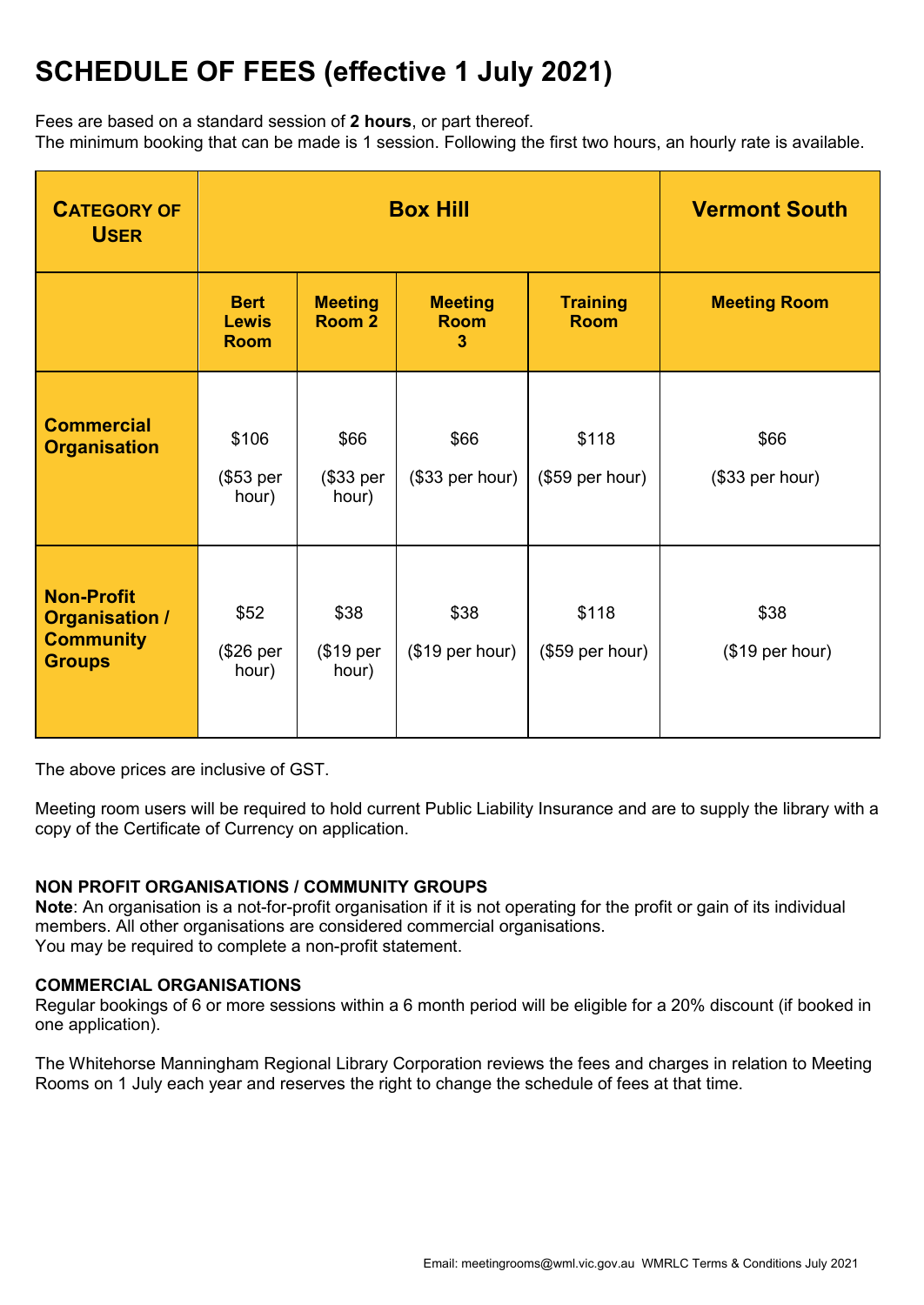## **BOOKINGS**

**Important please note**: We are unable to accept bookings for the full year please follow the scheduled dates below (any applications outside of these dates will be discarded)

**1 January to 30 June:** Applications for bookings during this period are accepted from 1 November.

**1 July to 31 December:** Applications for bookings during this period are accepted from 1 May.

- Meeting room users must register as members of the Whitehorse Manningham Regional Libraries and hold a valid library card.
- Bookings should be made through the web page [http://www.wml.vic.gov.au/Meeting\\_Room\\_Hire](http://www.wml.vic.gov.au/Meeting_Room_Hire)
- A copy of your current Public Liability Insurance certificate must be submitted with your application before your booking will be approved.
- The minimum booking time for any meeting room is a single session (up to 2 hours or part thereof) and the fee will be based on a single session. **Note**: Set up and clean up should be included in the time booked early access will not be given.
- Alternatively a completed Application for Meeting Room Hire form and copy of a current Public Liability Insurance certificate may be submitted to Whitehorse Manningham Library Corporation (WMRLC) by post or fax to:

Whitehorse Manningham Regional Library Corporation **Att**: Meeting Room Bookings PO Box 3083, NUNAWADING 3131

Fax: (03) 9896 4348

- Hire fees shall be in accordance with the Schedule of Fees.
	- Full payment is required for bookings of 8 sessions or less on receipt of an invoice from WMRLC.
	- Payment must be made as per due date noted on invoice. Failure to pay invoice by the due date will result in the cancellation of meeting room use.
- Hire of the room in any particular year does not imply the right to further use in subsequent years.
- WMRLC reserves the right to withdraw the availability of the meeting rooms at any time.

### **CHANGES OR CANCELLATIONS**

- Changes to bookings may only be requested through the administration office, 8.30am - 4.30pm Monday to Friday ph.9896 4333.
- Cancellations may be made directly through the webpage under Manage Existing Bookings.
- If a booking is cancelled more than 14 days prior to the meeting date WMRLC will refund any monies paid. You must notify the administration office of the cancellation.
- If a booking is cancelled less than 14 days prior to the meeting date any monies paid shall be forfeited.
- Charges will be incurred for repeated changes to multiple bookings.